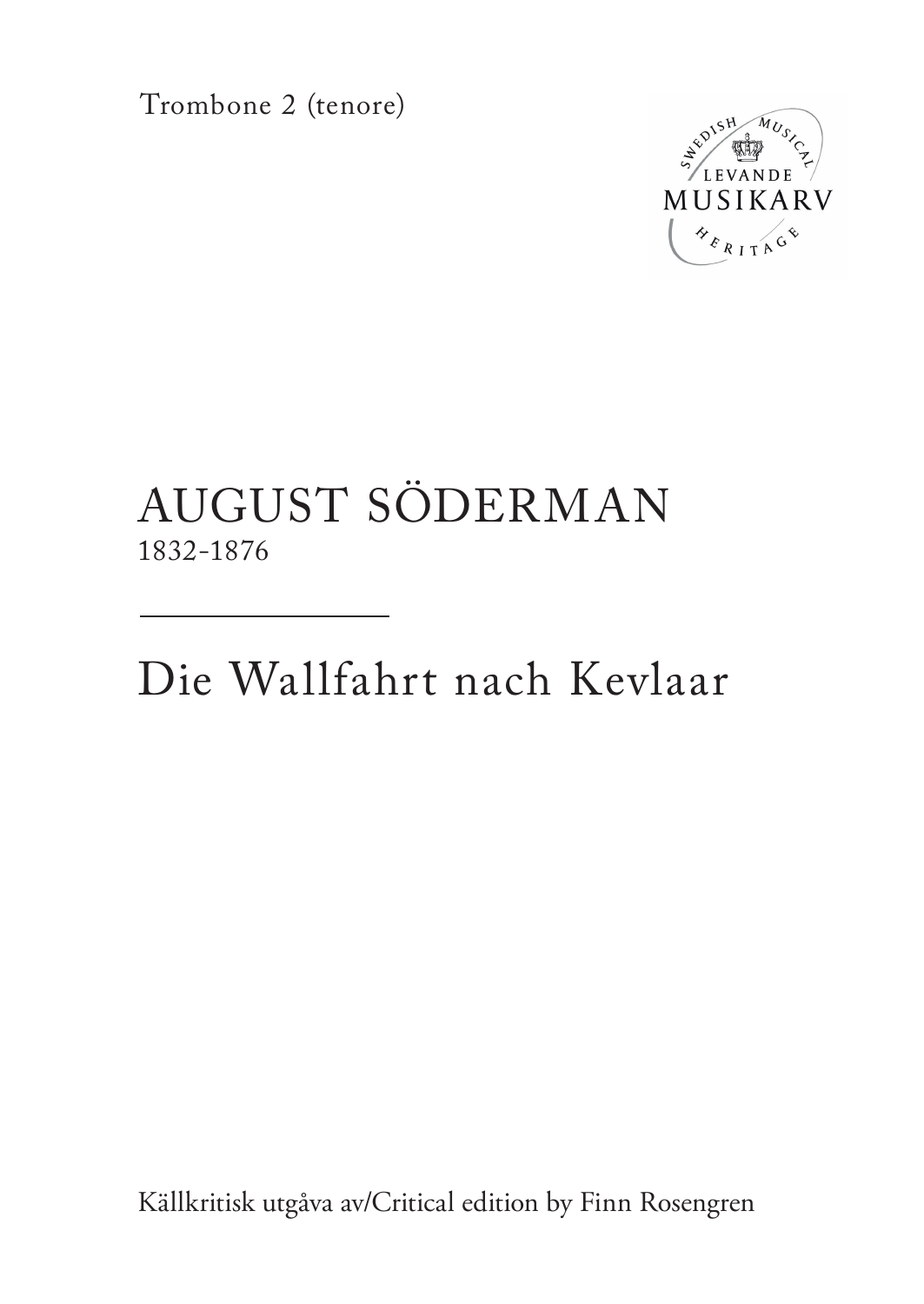## Die Wallfahrt nach Kevlaar

## I